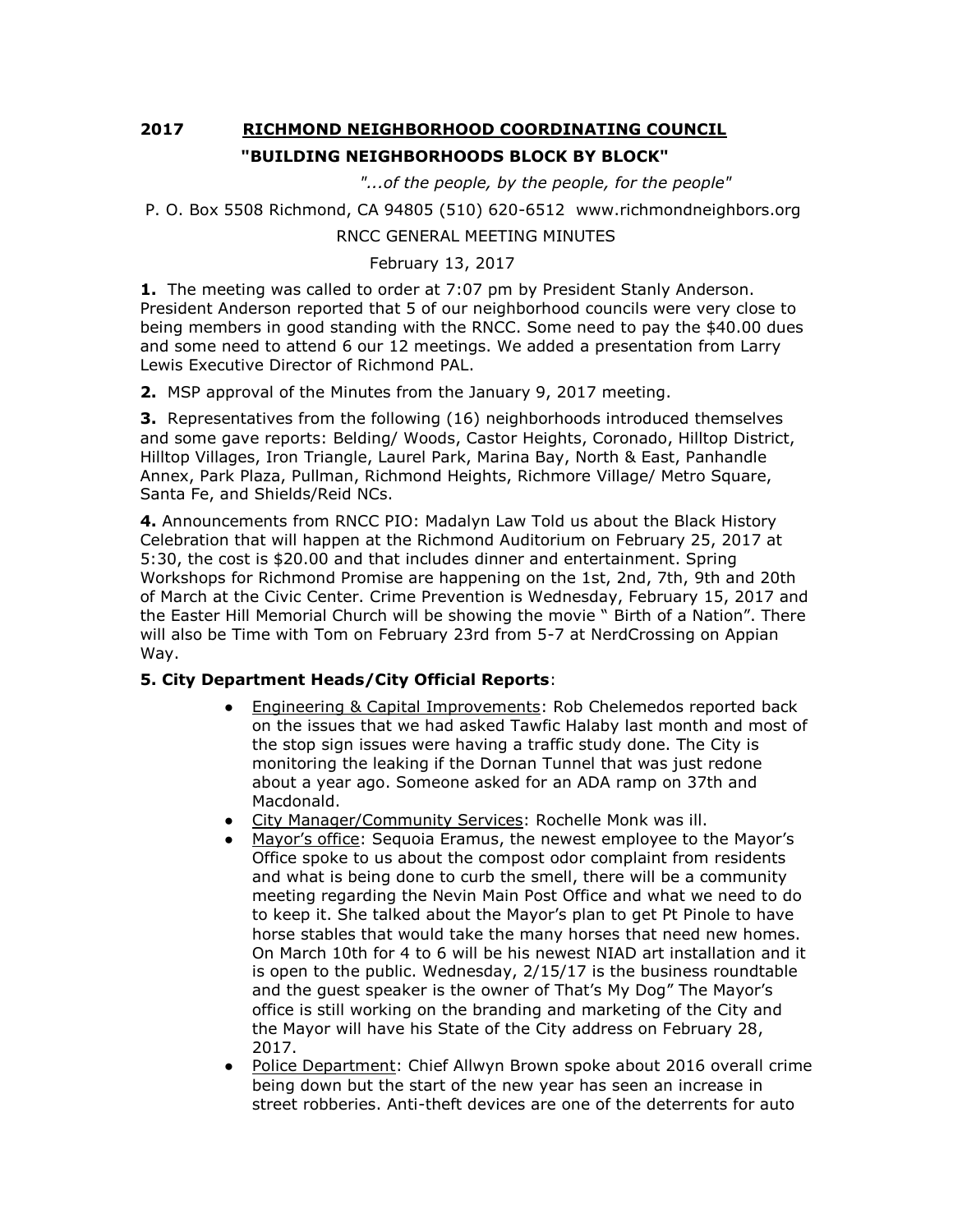thefts, The Police Department is beginning a Public Safety Academy and they arming residents with crime prevention and behind the scenes looks at what RPD does. You will graduate as an ambassador to the RPD. Staffing within the police department is moving in a positive direction and they will be returning the Bravo Companies back to their neighborhoods in April. They are adding more Rangers and Police Cadets as well. They hope to increase the police force by 12 more officers by Summer.

- Dept of Infrastructure and Maintenance and Operations Tim Higares is still working on finding good homes for the horses located off Giant Rd. CalRecycle is expanding the bulky item pick and we hope this will cut down on the dumping within the City. They are installing 15 new cameras around the City to help with dumping and other issues. If you are planning a neighborhood cleanup, DIMO has supplies that you can use. It takes the whole City to keep it clean. Tim will start to send other department heads that are under him within the City.
- Planning: Jonathan Malagon spoke about some of the planning projects within the City. Making Waves has purchased property to expand their school from a 6 acre to a 20 acre campus. There is a new zoning lookup tool on the website to help you know what can and can't happen in your neighborhood.
- Fire Department: Adrian Sheppard was not available.
- WCCUSD: Marcus Walton announced the District and Ed Funds Excellence Award winners at their schools; De Anza High School Spanish teacher **Paula Raj**, Grant Elementary School third grade teacher **Tiffany Chieudjui**, El Cerrito High School dance teacher **Jessy Kronenberg**, and Korematsu Middle School English teacher **Sarah La Due.** He also told us that the substitute teacher's daily pay has increased and there would be a black college fair at Richmond HS. Ski Week is February 20th -25th and this Wednesday night's School Board meeting will be discussing another charter school. Woodrow Wilson Elementary school will be rebuilt in the 2018 school year after a new set of plans have been drawn.

**6**. **Presentations:** 1) Larry Lewis, Executive Director of Richmond PAL. Larry wanted to thank us for all of the donations that were made to the Shop with a Cop fund. They were able to take 40 children and 25 teenagers to shop with a cop. There were more children than officers available but the children still had a good time. He also invited us to the Annual Board Meeting Luncheon honoring All Attles Jr on Wednesday, March 8, 2017 at 11:30 am.

 2) Danielle Weerth from Tideline Water Taxi to tell us about the new and exciting water taxi in Marina Bay (docks next to the Harbormaster's office). The cost is \$11.00 one way and you need to book your tickets online. You cannot just walk on board or they would need to be like a ferry service and they are a taxi service that serves many people at once. They can get you from Marina Bay to SF in 35 minutes (sure beats rush hour traffic) This is a 40 passenger boat that is running a commuter service as a private company. They do take Commuter Benefit checks. They will start a weekend service in the Spring (once the weather is better). You can take it to SF Giant ballgames and to Warriors games when their new arena is completed. You can get more information at [www.tidelinetickets.com](http://www.tidelinetickets.com/)